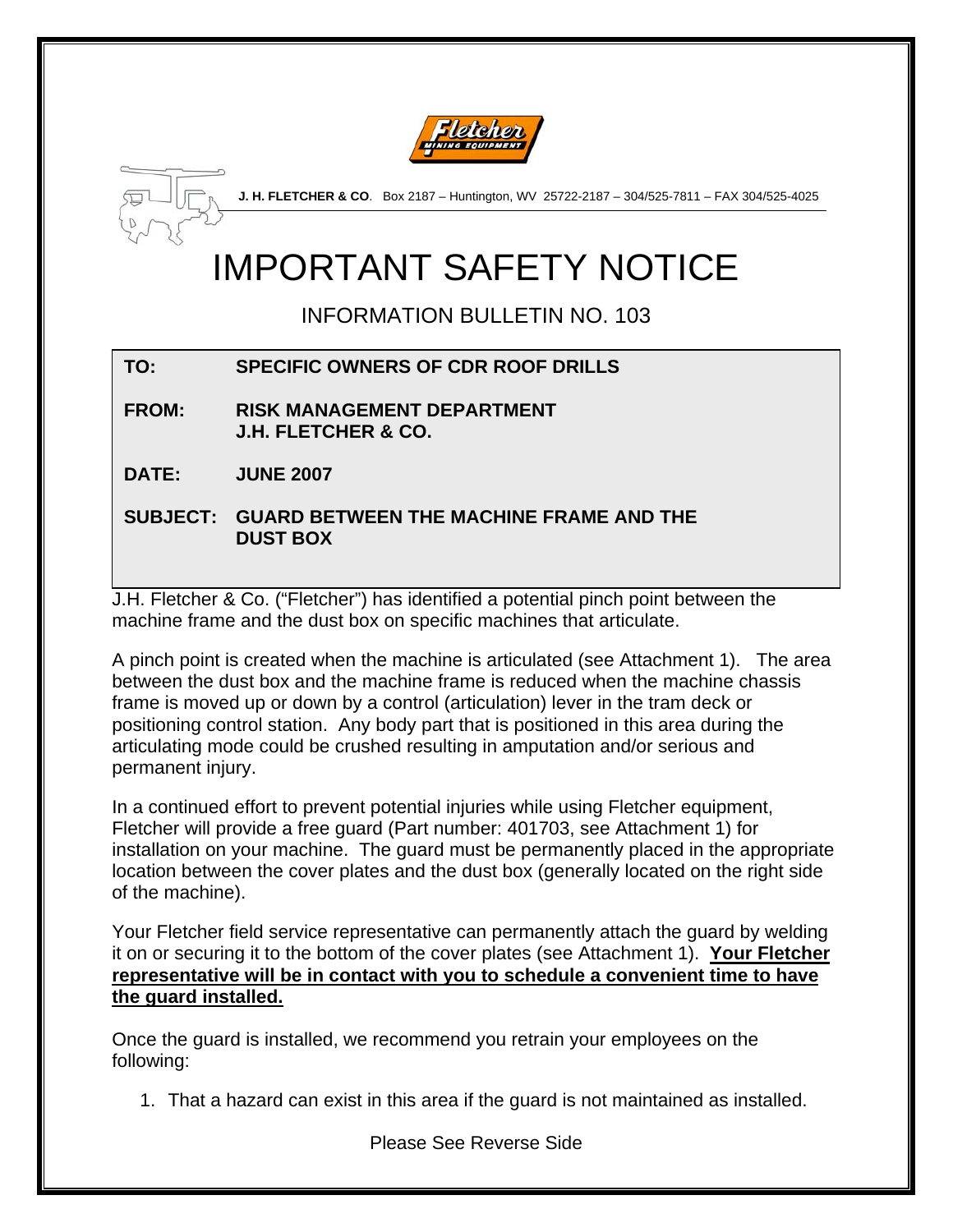Information Bulletin 103 June 2007 Page 2

- 2. The absolute necessity for avoiding the hazard by maintaining the guard and keeping all body parts out of any and all pinch points.
- 3. That a severe crushing injury can occur if the guard is not maintained.
- 4. Display the enclosed poster (part no. 359305) in a prominent location to emphasis the need for ALL employees to be alert to ALL pinch points.

This notice is being sent to only those individuals that own this particular model of machine. If you received this notification, we have identified you as a customer who purchased one of these machines (see Attachment 2). If you no longer own this type of machine, we ask that you forward this information to the current owner, and return the enclosed form to Fletcher.

If you have any questions regarding the content of this bulletin or require assistance to evaluate your particular machine, please contact Fletcher Service Department or your local Fletcher Field Representative.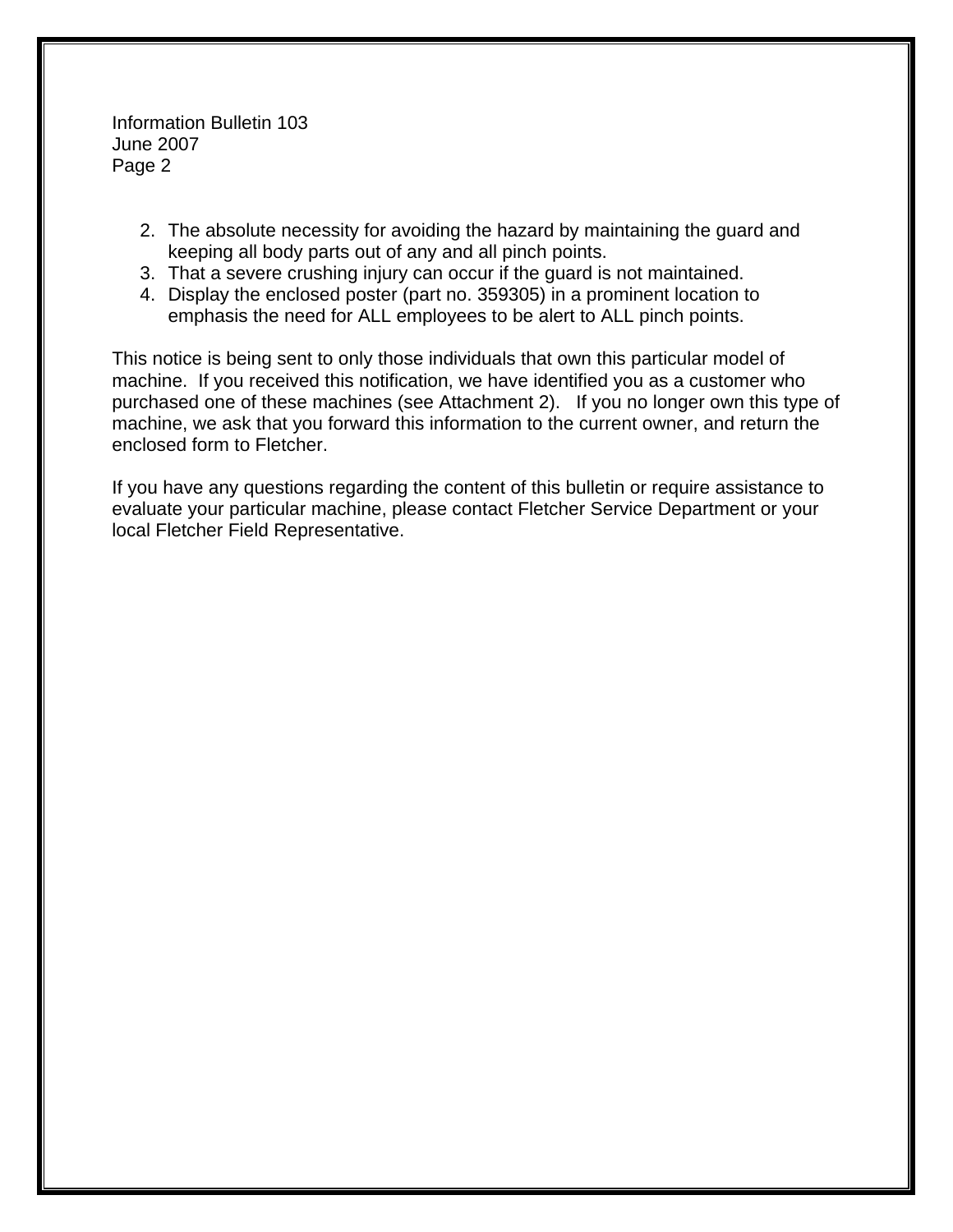#### **ATTACHMENT 1 IB 103**





DUST BOX GUARD PART NO. 401703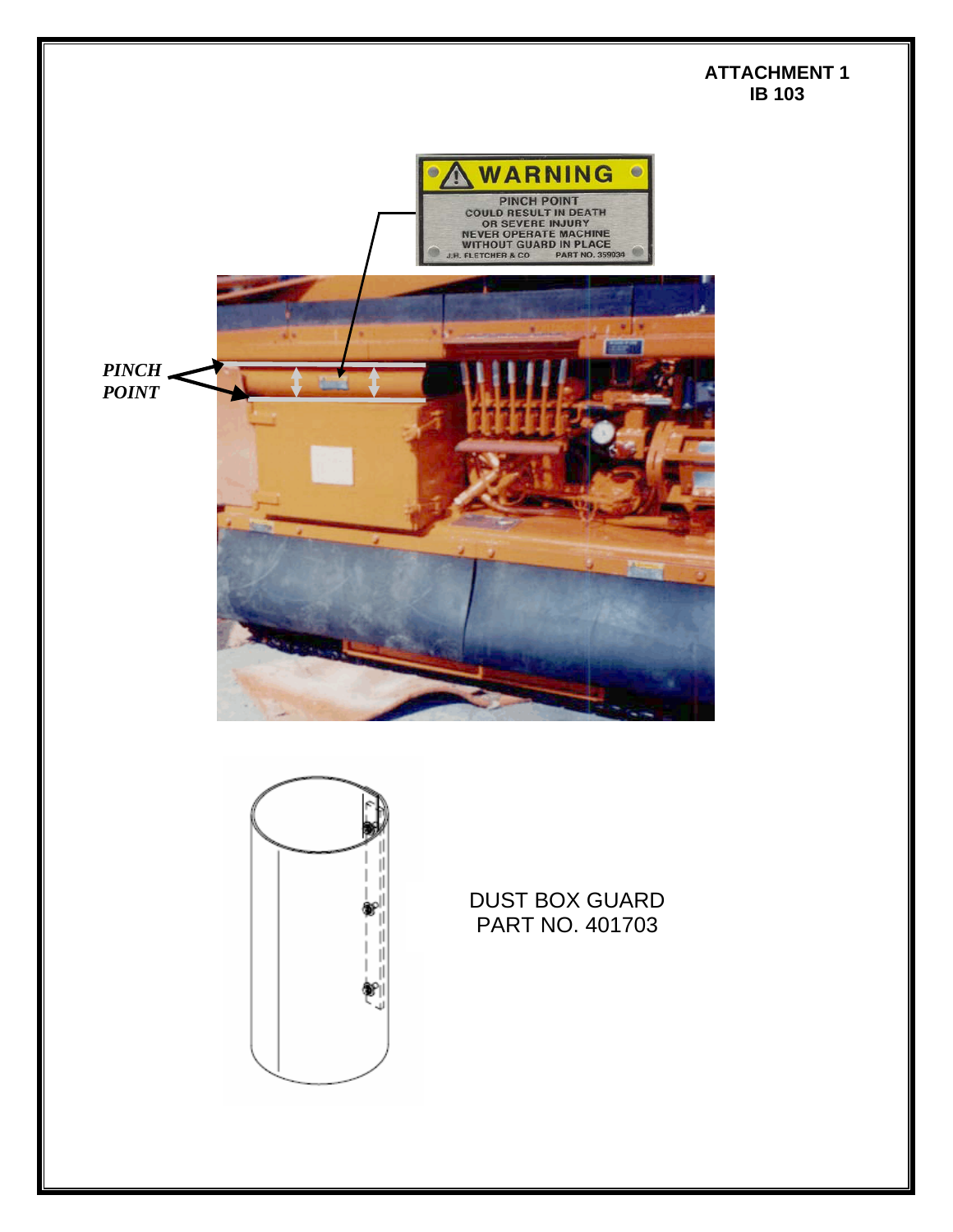#### **ATTACHMENT 2 IB 103**

INFORMATION BULLETIN 103 MAY 2007

### **INACTIVE EQUIPMENT DISPOSITION**

#### **SOLD OR TRANSFERRED EQUIPMENT:**

| MODEL: _____________________<br>SERIAL NO: ___________________                                                                                                                                                                 | <b>OWNER:</b><br><u> 2008 - John Stone, Amerikaansk politiker (</u><br>ADDRESS: ________________________                        |
|--------------------------------------------------------------------------------------------------------------------------------------------------------------------------------------------------------------------------------|---------------------------------------------------------------------------------------------------------------------------------|
| PHONE NO: _____________________                                                                                                                                                                                                | TRANSACTION DATE: ______________                                                                                                |
| MODEL: ______________________<br>SERIAL NO: ___________________                                                                                                                                                                | ADDRESS: _________________________<br>the control of the control of the control of the control of the control of the control of |
|                                                                                                                                                                                                                                |                                                                                                                                 |
| <b>EQUIPMENT THAT IS PERMANENTLY OUT-OF-SERVICE:</b>                                                                                                                                                                           |                                                                                                                                 |
| MODEL: ___________________________<br>SERIAL NO: _______________________                                                                                                                                                       | MODEL: _________________________<br>SERIAL NO: ______________________                                                           |
| MODEL: _________________________<br>SERIAL NO: ___________________                                                                                                                                                             | MODEL: ________________________<br>SERIAL NO: _____________________                                                             |
| MODEL: _______________________<br>SERIAL NO: ____________________                                                                                                                                                              | MODEL: ________________________<br>SERIAL NO: _____________________                                                             |
| <b>COMMENT:</b>                                                                                                                                                                                                                |                                                                                                                                 |
|                                                                                                                                                                                                                                |                                                                                                                                 |
| Date: the contract of the contract of the contract of the contract of the contract of the contract of the contract of the contract of the contract of the contract of the contract of the contract of the contract of the cont | <b>Authorized Representative</b>                                                                                                |
| J. H. FLETCHER & CO.<br>Please return to:<br>ATTN: RISK MANAGEMENT DEPT.<br><b>402 HIGH STREET</b><br>HUNTINGTON WV 25705                                                                                                      |                                                                                                                                 |